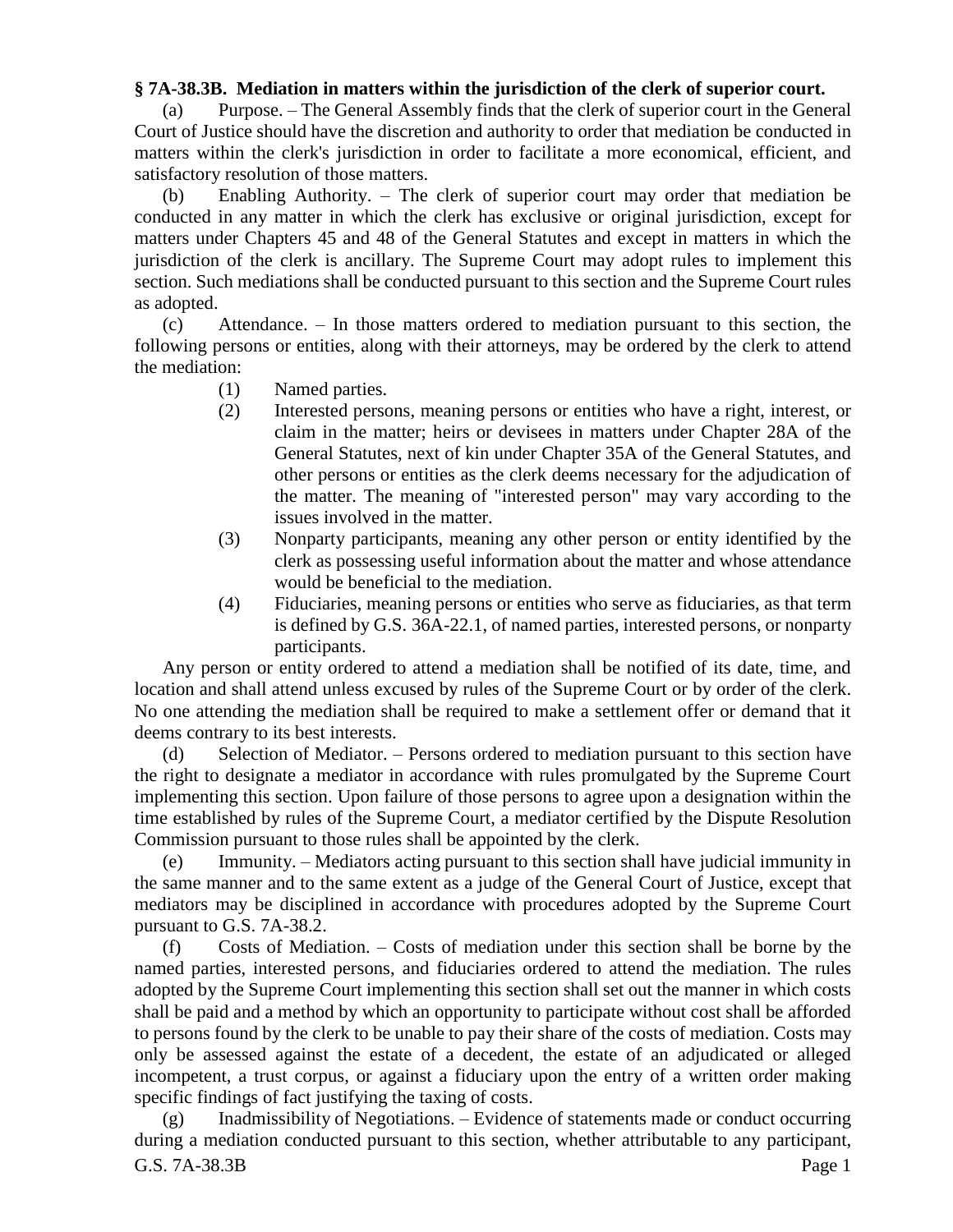mediator, expert, or neutral observer, shall not be subject to discovery and shall be inadmissible in any proceeding in the matter or other civil actions on the same claim, except in:

- (1) Proceedings for sanctions pursuant to this section;
- (2) Proceedings to enforce or rescind a written and signed settlement agreement;
- (3) Incompetency, guardianship, or estate proceedings in which a mediated agreement is presented to the clerk;
- (4) Disciplinary hearings before the State Bar or the Dispute Resolution Commission; or
- (5) Proceedings for abuse, neglect, or dependency of a juvenile, or for abuse, neglect, or exploitation of an adult, for which there is a duty to report under G.S. 7B-301 and Article 6 of Chapter 108A of the General Statutes, respectively.

No evidence otherwise discoverable shall be inadmissible merely because it is presented or discussed in mediation.

As used in this section, the term "neutral observer" includes persons seeking mediator certification, persons studying dispute resolution processes, and persons acting as interpreters.

(h) Testimony. – No mediator or neutral observer shall be compelled to testify or produce evidence concerning statements made and conduct occurring in anticipation of, during, or as a follow-up to the mediation in any civil proceeding for any purpose, including proceedings to enforce or rescind a settlement of the matter except to attest to the signing of any agreements reached in mediation, and except in:

- (1) Proceedings for sanctions pursuant to this section;
- (2) Disciplinary hearings before the State Bar or the Dispute Resolution Commission; or
- (3) Proceedings for abuse, neglect, or dependency of a juvenile, or for abuse, neglect, or exploitation of an adult, for which there is a duty to report under G.S. 7B-301 and Article 6 of Chapter 108A of the General Statutes, respectively.

(i) Agreements. – In matters before the clerk in which agreements are reached in a mediation conducted pursuant to this section, or during one of its recesses, those agreements shall be treated as follows:

- (1) Where as a matter of law, a matter may be resolved by agreement of the parties, a settlement is enforceable only if it has been reduced to writing and signed by the parties against whom enforcement is sought or signed by their designees.
- (2) In all other matters before the clerk, including guardianship and estate matters, all agreements shall be delivered to the clerk for consideration in deciding the matter.

(j) Sanctions. – Any person ordered to attend a mediation conducted pursuant to this section and rules of the Supreme Court who, without good cause, fails to attend the mediation or fails to pay any or all of the mediator's fee in compliance with this section and the rules promulgated by the Supreme Court to implement this section, is subject to the contempt powers of the clerk and monetary sanctions. The monetary sanctions may include the payment of fines, attorneys' fees, mediator fees, and the expenses and loss of earnings incurred by persons attending the mediation. If the clerk imposes sanctions, the clerk shall do so, after notice and a hearing, in a written order, making findings of fact and conclusions of law. An order imposing sanctions is reviewable by the superior court in accordance with G.S. 1-301.2 and G.S. 1-301.3, as applicable, and thereafter by the appellate courts in accordance with G.S. 7A-38.1(g).

G.S. 7A-38.3B Page 2 (k) Authority to Supplement Procedural Details. – The clerk of superior court shall make all those orders just and necessary to safeguard the interests of all persons and may supplement